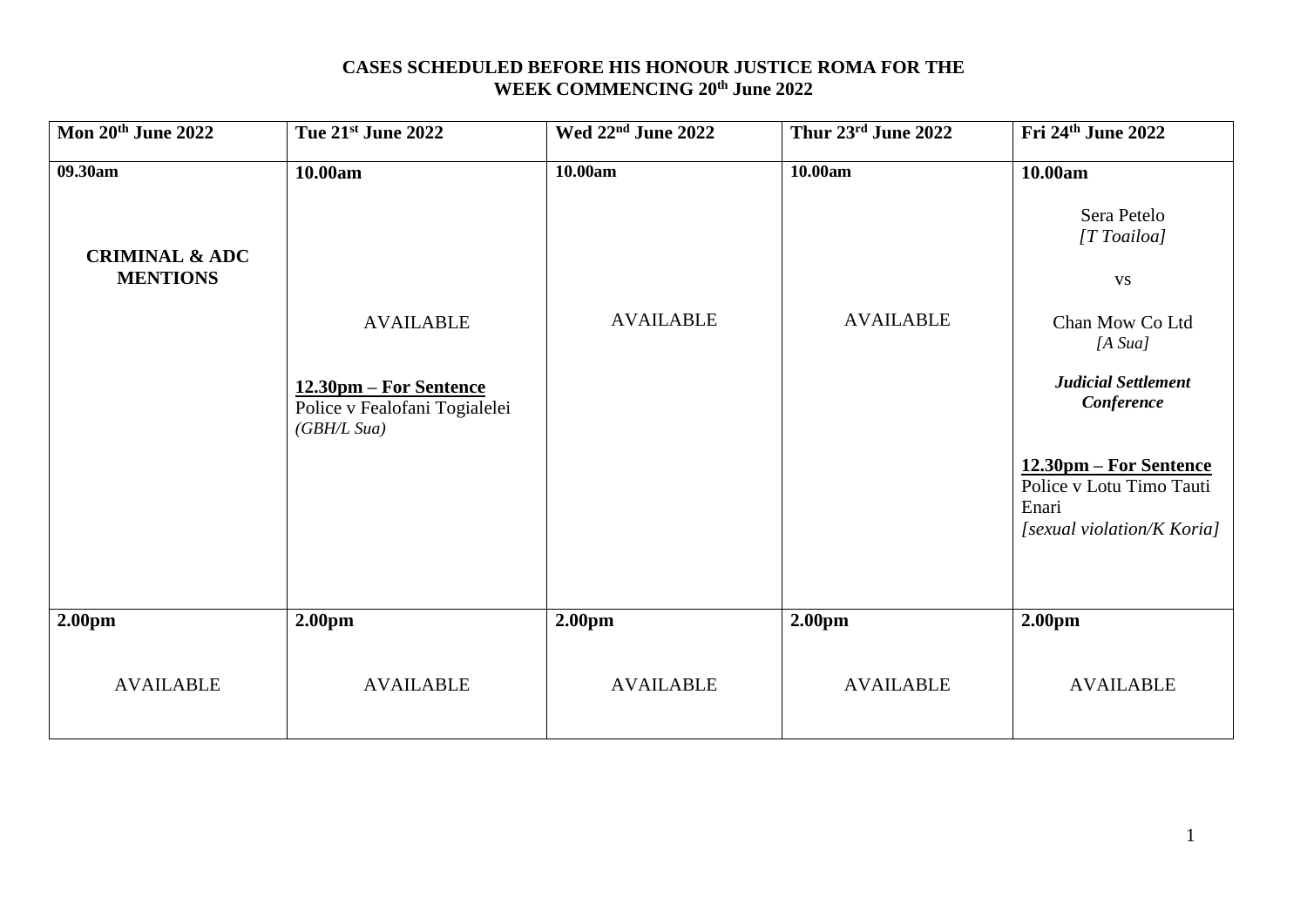## **CASES SCHEDULED BEFORE HIS HONOUR JUSTICE ROMA FOR THE WEEK COMMENCING 27th June 2022**

| Mon 27th June 2022                                      | Tue 28th June 2022          | Wed 29th June 2022                                                                                           | Thur 30th June 2022 | Fri 01 <sup>st</sup> July 2022                                                                           |
|---------------------------------------------------------|-----------------------------|--------------------------------------------------------------------------------------------------------------|---------------------|----------------------------------------------------------------------------------------------------------|
| 09.30am<br><b>CRIMINAL &amp; ADC</b><br><b>MENTIONS</b> | 10.00am<br><b>AVAILABLE</b> | 10.00am<br>Malo Mose<br>$[P \; Chang]$<br><b>VS</b><br><b>Attorney General</b><br>[AG]<br>$F.H. - 2 \; days$ | 10.00am<br>N/A      | 10.00am<br>N/A<br>12.30pm – For Sentence<br>Police v Setu Alapati<br>[motor manslaughter/S<br>Ponifasio] |
| 2.00pm                                                  | 2.00pm                      | 2.00pm                                                                                                       | 2.00 <sub>pm</sub>  | 2.00pm                                                                                                   |
| <b>AVAILABLE</b>                                        | <b>AVAILABLE</b>            | $\rm N/A$                                                                                                    | N/A                 | N/A                                                                                                      |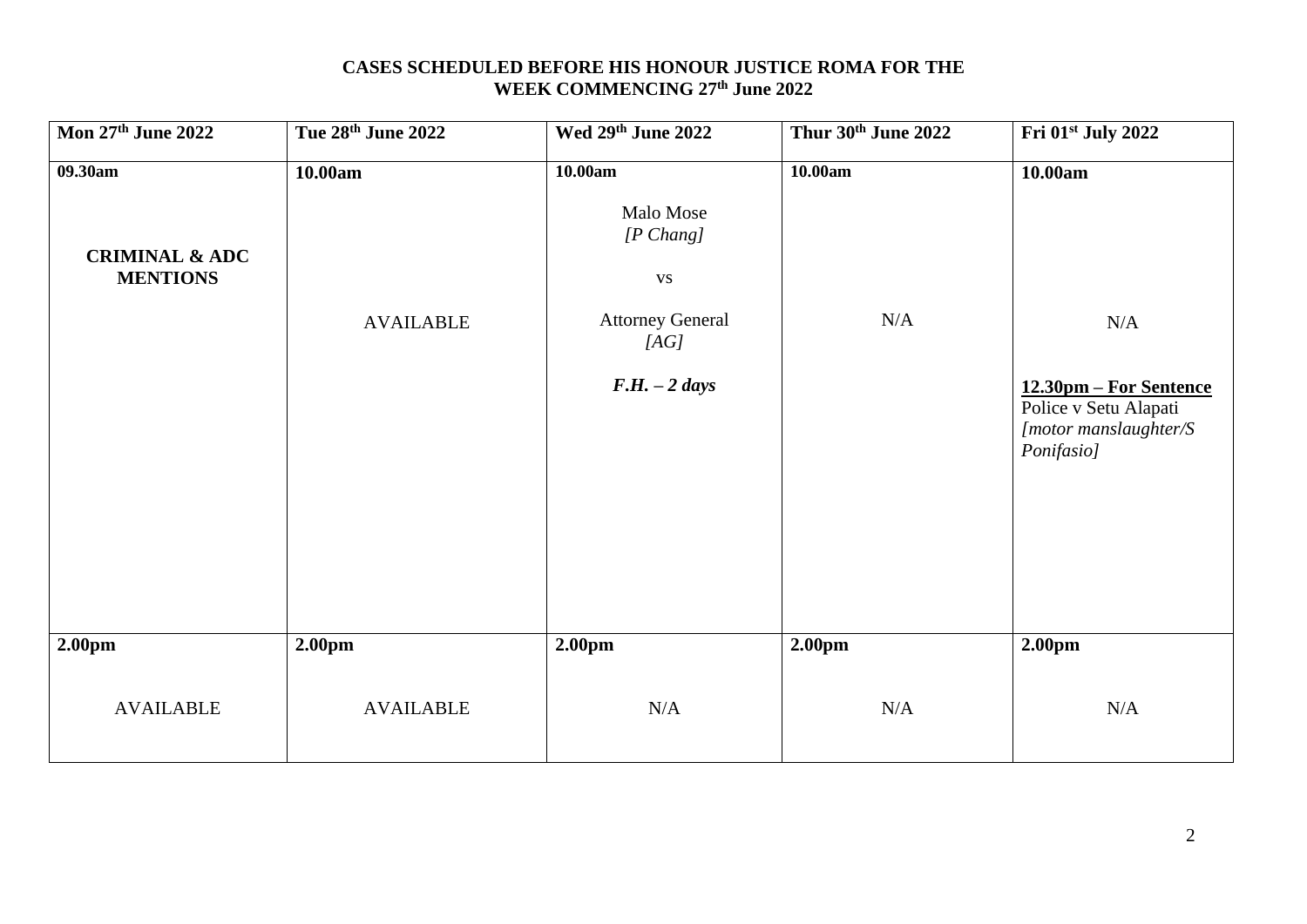# **CASES SCHEDULED BEFORE HIS HONOUR JUSTICE ROMA FOR THE WEEK COMMENCING 04th July 2022**

| Mon 04th July 2022                           | Tue 05th July 2022 | Wed 06th July 2022                                                                                                        | Thur 07th June 2022 | Fri 08th July 2022 |
|----------------------------------------------|--------------------|---------------------------------------------------------------------------------------------------------------------------|---------------------|--------------------|
| 09.30am                                      | 10.00am            | 10.00am                                                                                                                   | 10.00am             | 10.00am            |
|                                              |                    | Police                                                                                                                    |                     |                    |
| <b>CRIMINAL &amp; ADC</b><br><b>MENTIONS</b> |                    | $\mathbf{V}\mathbf{S}$                                                                                                    |                     |                    |
|                                              | <b>AVAILABLE</b>   | Maria Bernadette, Laumata<br>Vitale & Lesina Ulugia<br>[forgery/using forged]<br>documents/P Chang]<br>$F.H. - 2 \, days$ | N/A                 | <b>AVAILABLE</b>   |
|                                              |                    |                                                                                                                           |                     |                    |
|                                              |                    |                                                                                                                           |                     |                    |
|                                              |                    |                                                                                                                           |                     |                    |
|                                              |                    |                                                                                                                           |                     |                    |
| 2.00pm                                       | 2.00pm             | 2.00pm                                                                                                                    | 2.00pm              | 2.00pm             |
| <b>AVAILABLE</b>                             | <b>AVAILABLE</b>   | N/A                                                                                                                       | N/A                 | <b>AVAILABLE</b>   |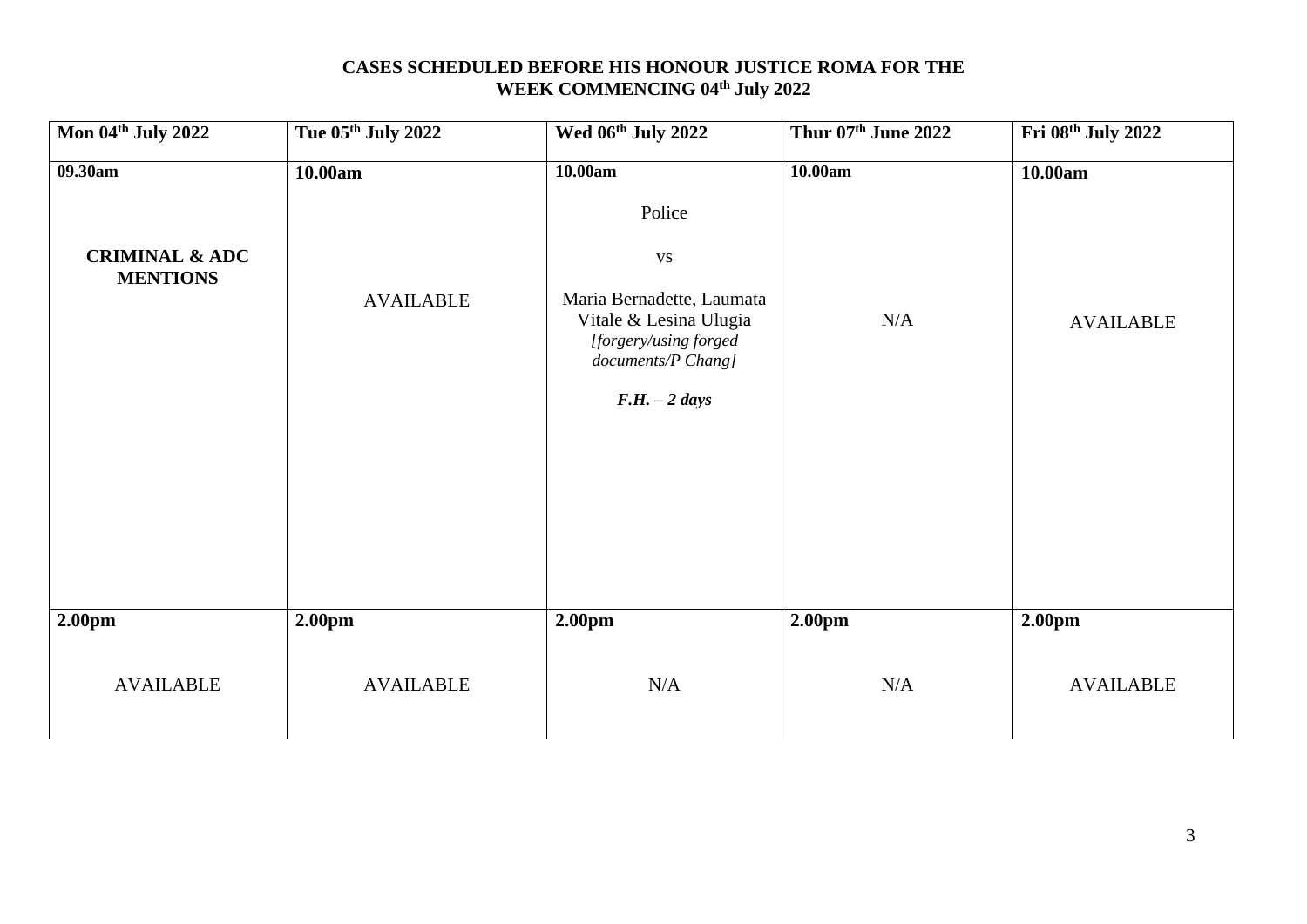#### **CASES SCHEDULED BEFORE HIS HONOUR JUSTICE ROMA FOR THE WEEK COMMENCING 11th July 2022**

| <b>Mon 11th July 2022</b> | Tue 12th July 2022             | Wed 13th July 2022 | Thur 14th June 2022 | Fri 15th July 2022                                           |
|---------------------------|--------------------------------|--------------------|---------------------|--------------------------------------------------------------|
| 09.30am                   | 10.00am                        | 10.00am            | 10.00am             | 10.00am                                                      |
| <b>CRIMINAL &amp; ADC</b> | Police<br>${\bf VS}$           |                    |                     |                                                              |
| <b>MENTIONS</b>           | Moimoi Falemoa<br>[TAS/M LWai] | N/A                | N/A                 | <b>AVAILABLE</b>                                             |
|                           | $F.H. -3 \, days$              |                    |                     | 12.30pm – For Sentence<br>Police v Leva Pulou<br>(GBH/unrep) |
|                           |                                |                    |                     |                                                              |
|                           |                                |                    |                     |                                                              |
|                           |                                |                    |                     |                                                              |
| 2.00pm                    | 2.00pm                         | 2.00pm             | 2.00 <sub>pm</sub>  | 2.00pm                                                       |
| <b>AVAILABLE</b>          | N/A                            | $\rm N/A$          | N/A                 | <b>AVAILABLE</b>                                             |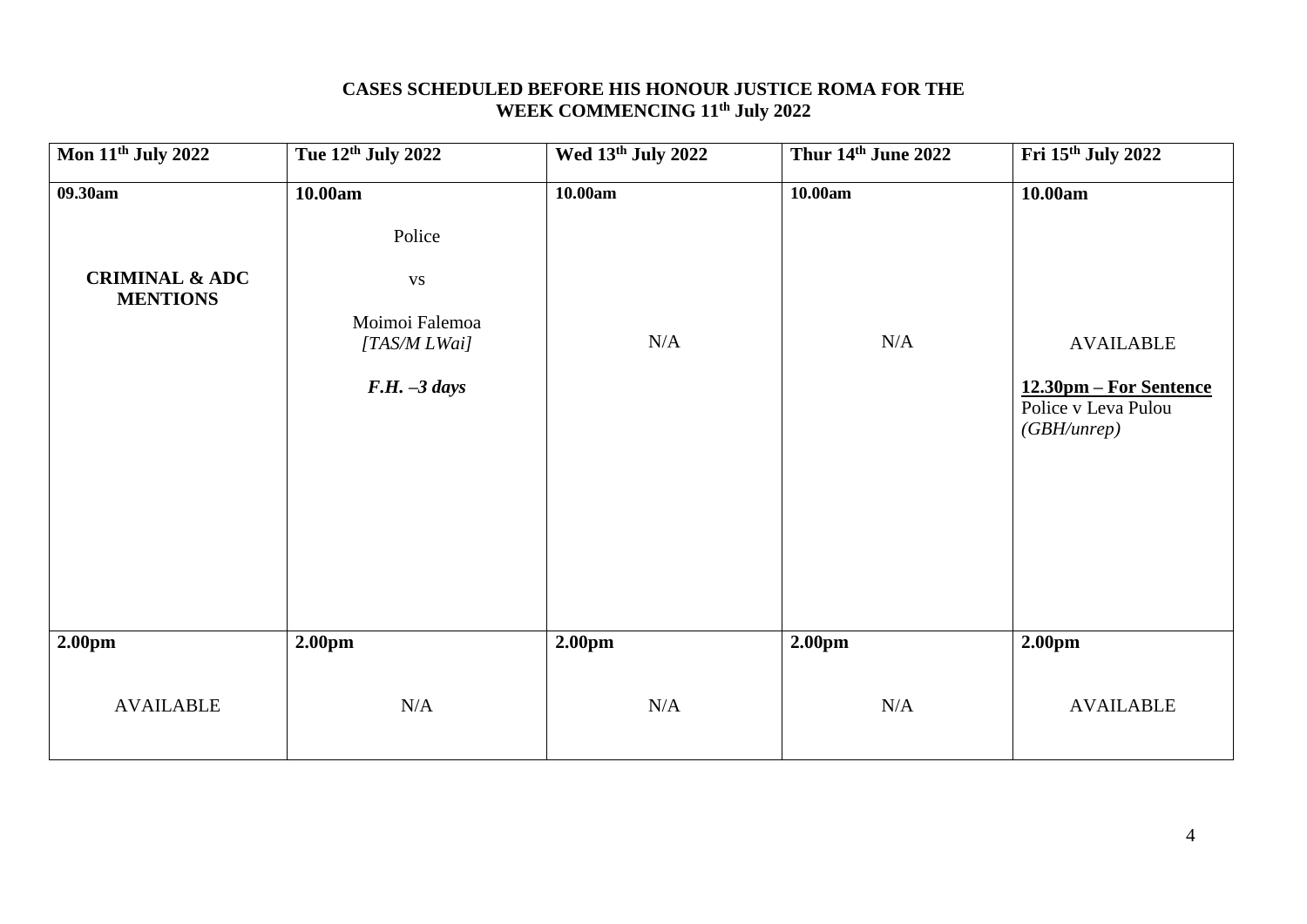#### **CASES SCHEDULED BEFORE HIS HONOUR JUSTICE ROMA FOR THE WEEK COMMENCING 11th July 2022**

| Mon 18th July 2022                           | Tue 19th July 2022 | Wed 20 <sup>th</sup> July 2022 | Thur 21st June 2022 | Fri 22 <sup>nd</sup> July 2022 |
|----------------------------------------------|--------------------|--------------------------------|---------------------|--------------------------------|
| 09.30am                                      | 10.00am            | 10.00am                        | 10.00am             | 10.00am                        |
| <b>CRIMINAL &amp; ADC</b><br><b>MENTIONS</b> |                    |                                |                     |                                |
|                                              | <b>AVAILABLE</b>   | <b>AVAILABLE</b>               | <b>AVAILABLE</b>    | <b>AVAILABLE</b>               |
|                                              |                    |                                |                     |                                |
|                                              |                    |                                |                     |                                |
|                                              |                    |                                |                     |                                |
|                                              |                    |                                |                     |                                |
| 2.00pm                                       | 2.00pm             | 2.00 <sub>pm</sub>             | 2.00 <sub>pm</sub>  | 2.00 <sub>pm</sub>             |
| <b>AVAILABLE</b>                             | <b>AVAILABLE</b>   | <b>AVAILABLE</b>               | <b>AVAILABLE</b>    | <b>AVAILABLE</b>               |